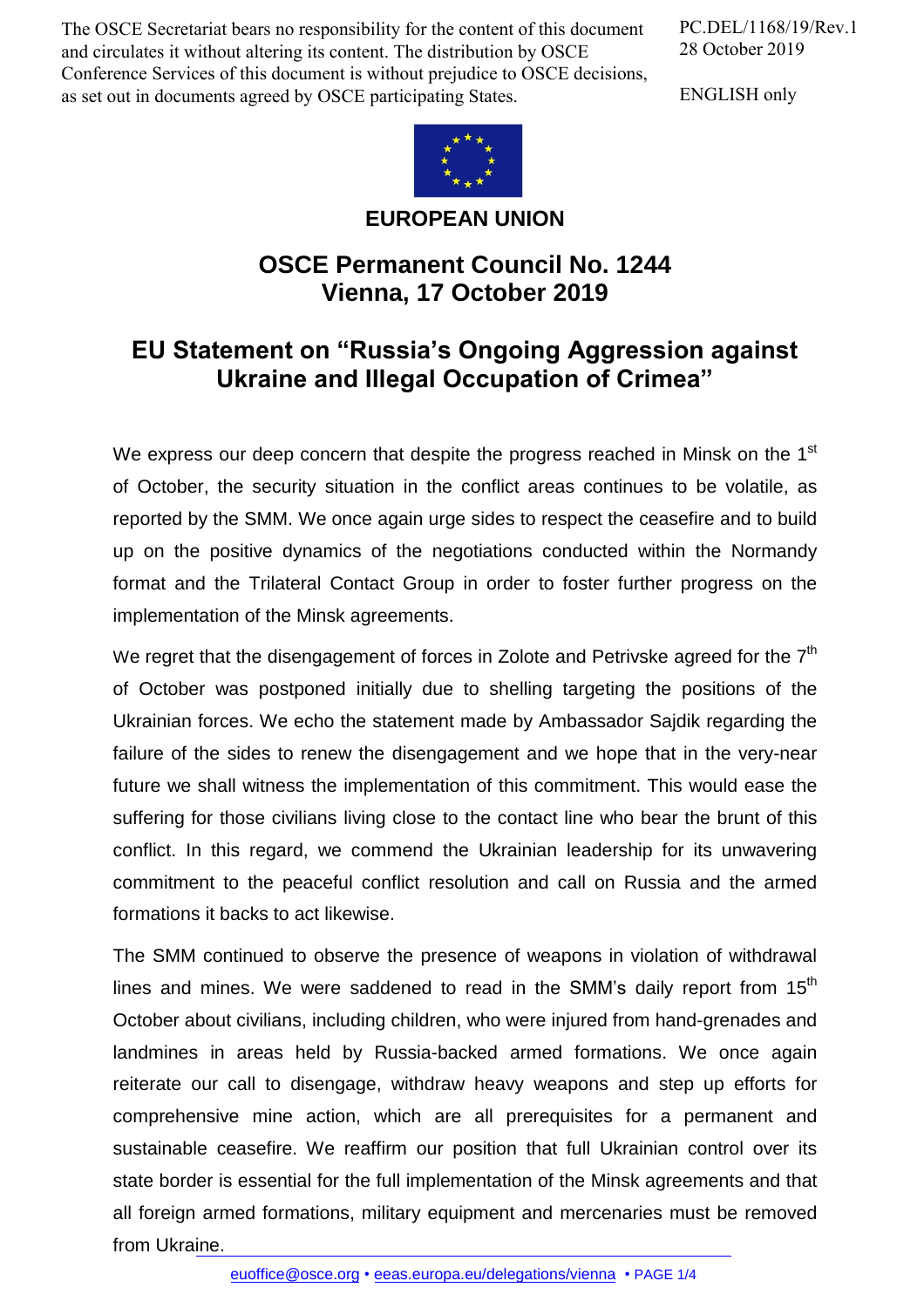Mr. Chairman, the SMM remains our source of reliable information of the situation on the ground. The safety and security of the SMM is of primary importance. The EU strongly deplores any attempts to harass, intimidate or impede the work of SMM personnel and condemns the continued threats and restrictions to the SMM, which occur mainly in non-government-controlled areas. This practice hampers the SMM from fulfilling its mandate. The SMM must have safe, secure, unconditional und unimpeded access to the entire territory of Ukraine. This includes the illegally annexed Autonomous Republic of Crimea and the city of Sevastopol and along the Ukraine-Russia state border, to which the SMM is systematically denied access by Russia-backed armed formations. We once again deplore the targeting of SMM assets, including SMM UAVs, by means of signal interference and small arms fire. Those responsible for any wilful damage, destruction or loss of SMM UAVs and other assets should be held accountable, both politically and financially.

We reiterate our utmost concern about the Russian presidential decrees and their extensions, enabling the simplified issuing of Russian passports to Ukrainian citizens, which constitutes yet another attack on the sovereignty of Ukraine and runs counter to the spirit and objectives of the Minsk agreements. We do not recognise these passports issued as a result of these decrees and we call on other OSCE participating States to do likewise.

Mr. Chairman, we continue to remain deeply concerned about the dire situation of human rights and fundamental freedoms in the Ukraine's Autonomous Republic of Crimea and the City of Sevastopol since its illegal annexation by Russia which we condemn and do not recognise. The UN Secretary General's recent report on the subject also points out to this worrying situation. Over the past five years, residents of the peninsula have been facing systematic restrictions of the human rights and fundamental freedoms, including freedom of expression, peaceful assembly, association religion or belief. The situation of persons belonging to national minorities remains precarious. Representatives of the Crimean Tatar community and its selfgoverning body, the Mejlis, face systematic persecution in the form of threats, harassment and intimidation as well as unlawful searches of their homes and enforced disappearances. Their situation worsened considerably following Russia's decision to list the Mejlis as an extremist organization, completely banning its operations on 26 April 2016. The EU recalls that, by order of 19 April 2019, the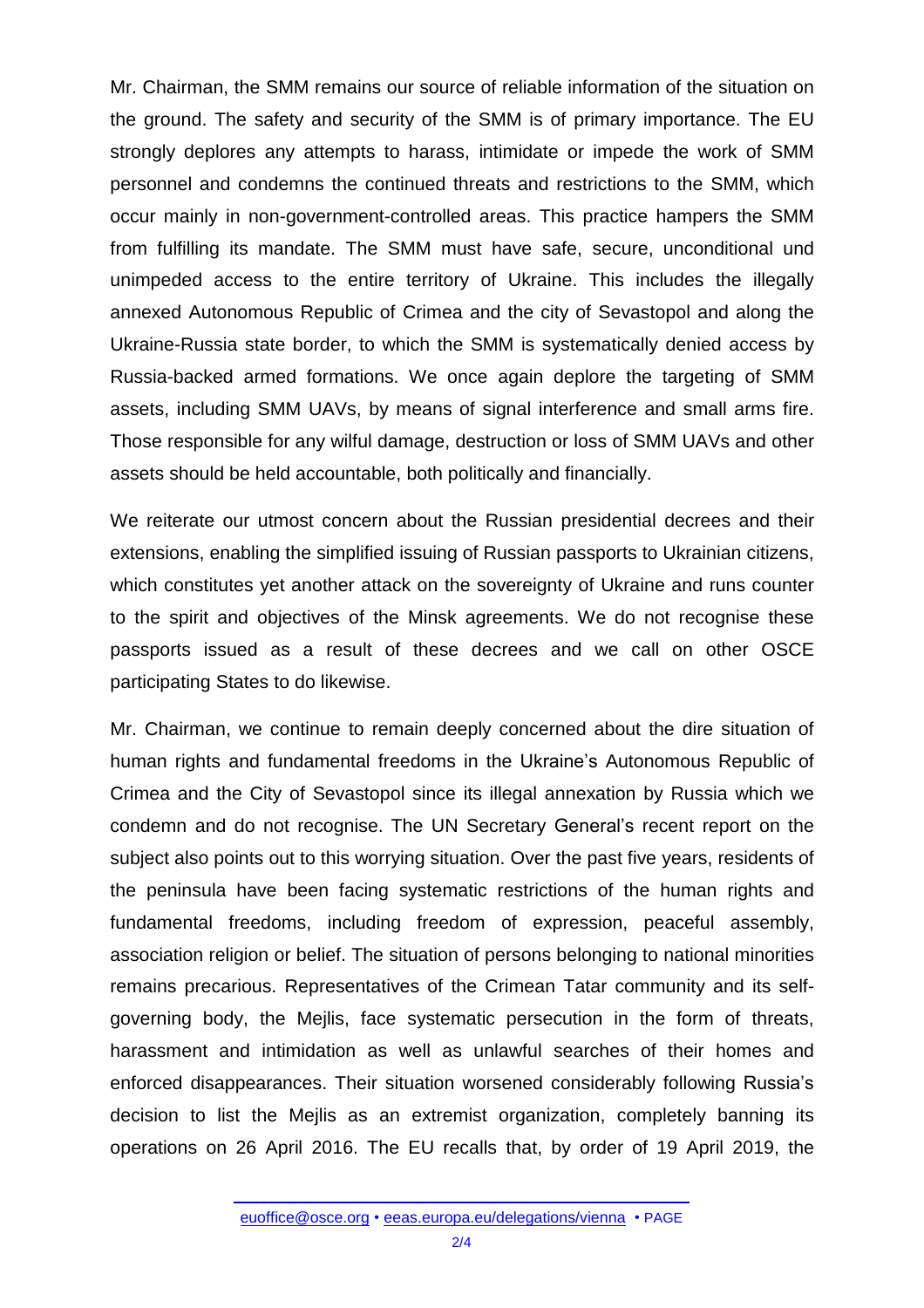International Court of Justice indicated among other provisional measures, that the Russian Federation must, in accordance with its obligations under the International Convention on the Elimination of all forms of racial discrimination, refrain from maintaining or imposing limitations on the ability of the Crimean Tatar community to conserve its representative institutions including the Mejlis. We regret that Russia continues to ignore and violate human rights and fundamental freedoms in the Ukraine's Autonomous Republic of Crimea and the City of Sevastopol.

The EU remains gravely concerned by reports of enforced disappearances, arbitrary arrests, torture and abuse, and other grave human rights abuses. OHCHR has identified 42 victims (38 men and 4 women) of enforced disappearance in Crimea since March 2014. As of 30 June 2019, 28 had been released after being abducted or detained illegally, 2 were being held in custody, 11 were still missing and one had been found dead. The victims include pro-Ukrainian activists, affiliates of Crimean Tatar institutions and journalists. OHCHR also documented numerous accounts of arbitrary arrests, usually preceded by house raids and searches, and in nearly all cases there are also allegations regarding torture, ill-treatment and the extraction of false confessions. We expect the OSCE and its institutions to remain actively seized of this matters with all their assets and their unfettered access to the peninsula to be finally ensured. We also repeat our call on Russia to free all Ukrainian citizens still illegally detained, put on trial, or convicted in Russia or the Crimean peninsula. This includes Emir Usein Kuku and the 23 Crimean Tatar activists detained during house raids in March 2019.

We reiterate our position on the unjustified use of force by Russia near the Kerch Strait on 25 November 2018, its negative impact in the Black and Azov seas and Russia's violations of international law. We call on Russia to return to Ukraine's custody the three vessels seized in the Black Sea on the 25<sup>th</sup> of November last year, in accordance with the binding order of the International Tribunal for the Law of the Sea. We further call on Russia to ensure unhindered and free passage to and from the Sea of Azov, in accordance with international law. Respect for international court rulings is fundamental for an international rules-based order.

The EU remains firm in its call on all sides to swiftly and fully implement the Minsk agreements and honour their commitments in full in order to achieve a sustainable political solution to the conflict in line with OSCE principles and commitments. We